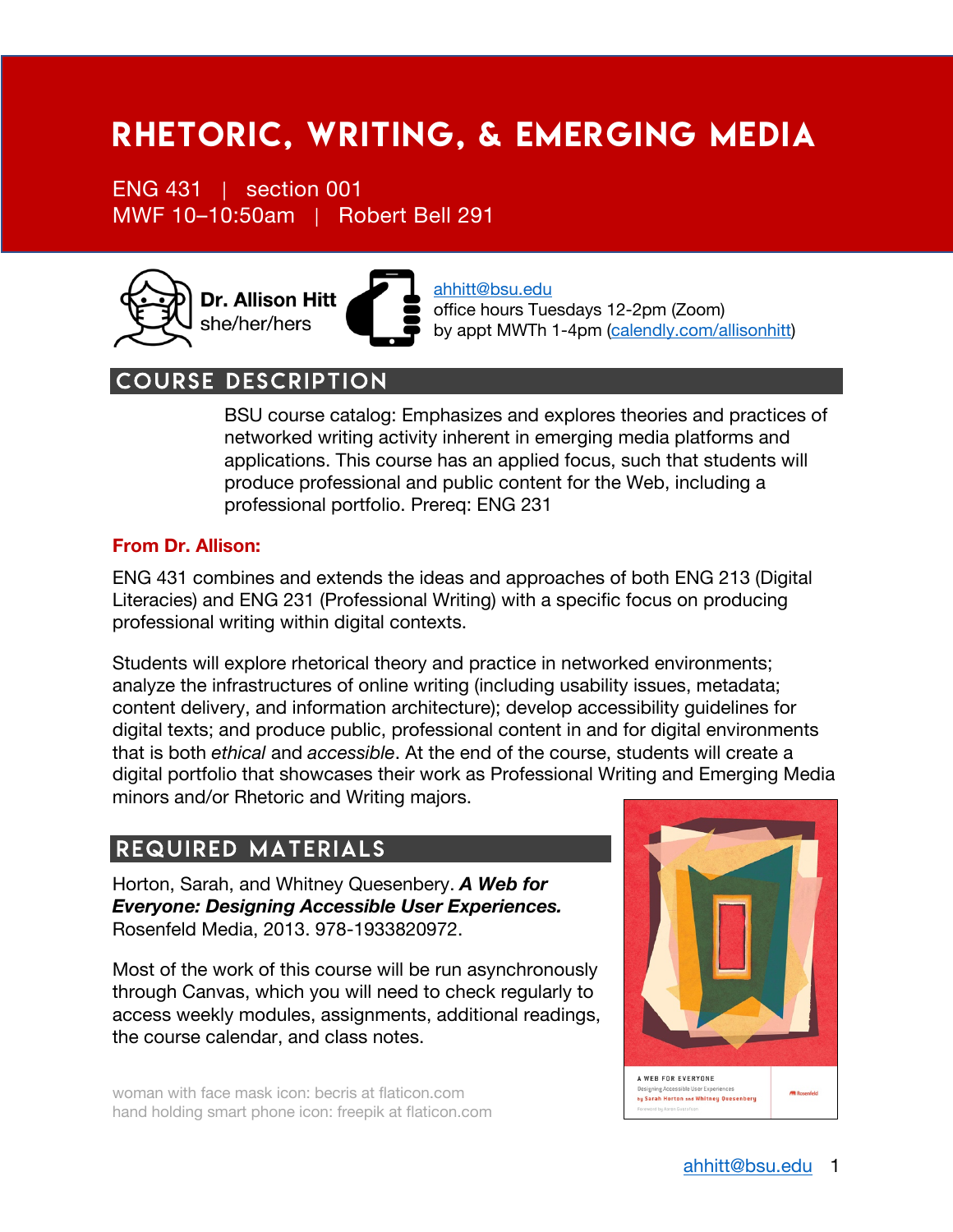## Learning outcomes

In ENG 431, students will do the following:

- Explore digital rhetorical theory and approaches to writing in digital environments
- Analyze and practice web writing conventions, such as writing for clarity, using plain language, chunking information, and providing appropriate attribution to digital content
- Analyze and practice web design conventions, such as designing for clarity, adhering to design principles, and incorporating accessible media elements
- Explore rhetorical infrastructures of online writing, such as information architecture, metadata and algorithms, content strategy and delivery, and accessibility and usability issues
- Conduct accessibility audits, usability testing, and website inspection reports to evaluate digital interfaces, such as websites and mobile apps
- Use a range of professional writing and design technologies
- Work collaboratively in teams to problem-solve writing and design issues
- Represent themselves, their rhetorical and technical knowledge gained from the major or minor, and the technical writing and design skills they have developed through a professional portfolio

# **ASSIGNMENTS**

### 1. **Content Strategy Analysis (100 pts)**

For the first project, you will identify an organization and observe the content they write across digital platforms. Then, you will write an analysis of their rhetorical strategies, online writing conventions, and practices for circulating information and engaging different audiences. Deliverable: 4–5-page analysis

#### 2. **Accessible User Experience (200 pts)**

We will read about web accessibility guidelines and develop protocols that can be used to evaluate both the content and design of digital texts. You will first create a protocol for assessing the accessibility of a website or mobile app, then conduct an accessibility audit of a social media platform. You will present your results in a 2-page report. Deliverables: assessment protocol, 2-page report

#### 3. **Collaborative Usability Testing (250 pts)**

Understanding how users use websites is critical to designing your own digital texts. You will work in teams to evaluate the website or mobile app of a professional organization. Your team will conduct a web inspection report based on accessibility best practices, conduct usability testing on the interface, and write a recommendation report that synthesizes the data you collected and makes a recommendation for improvement. Full results of the web accessibility inspection and usability testing will be included as appendices to the report.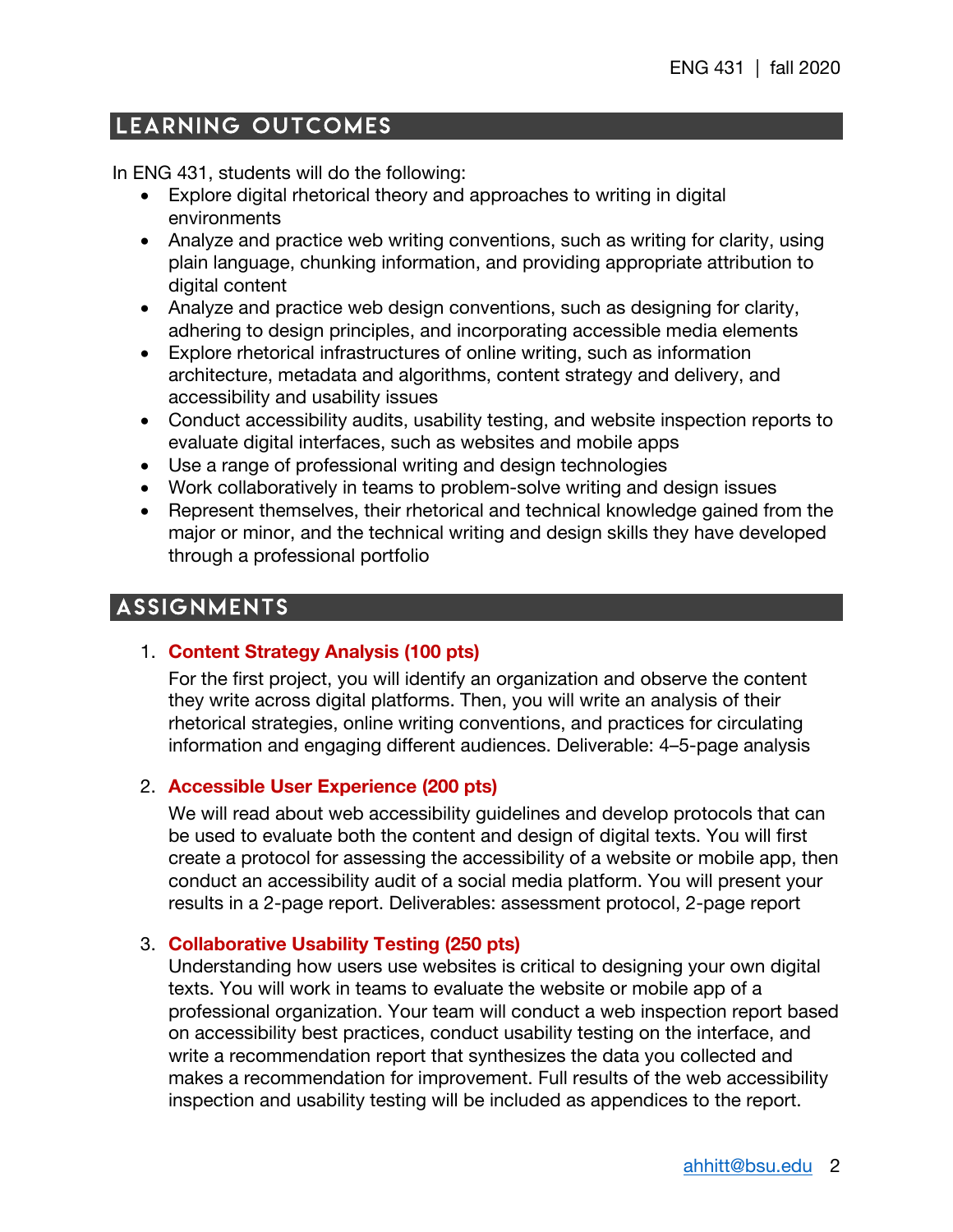Deliverables: 4-5-page recommendation report, web report, usability test results

#### 4. **Portfolio (200 pts)**

For the final project, you will create a digital portfolio that demonstrates the knowledge and skills that you have developed from your classes in the Professional Writing and Emerging Media minor or Rhetoric and Writing major. Portfolios will include a statement of educational and professional experiences, a résumé, and at least three documents that are representative of your knowledge and work. All portfolios must be curated and organized thoughtfully, accessible, and usable. You are welcome to use any platform to design your portfolio. Deliverables: portfolio, 500-word (max) reflection.

#### 5. **Emerging Media Profile (50 pts)**

Once this semester, you will create a media profile of an informal or formal communication platform, collaborative writing tool, or design program. You can choose from a list or select your own. Media profiles will include a 5-minute overview of the technology and how it could be used in a professional setting. You will use screensharing or presentation software to create your media profile and submit it to a shared discussion board.

#### 6. **Reading Discussions (50 pts)**

I will create a discussion board each week with a few prompting questions about the readings. For each weekly discussion, you need to either create or respond to one post with a comment, question, or relevant example.

**EXTRA CREDIT:** Take class notes (5 pts/day) for up to 25 points. Take reading notes (5 pts/reading) for up to 25 points. Post resources about mental health and academic success to the discussion board (5 pts/post) for up to 15 points. **30 points max**

### Evaluation criteria

For each project, you will be assessed on your rhetorical choices: audience awareness, genre conventions, organization, accessible style, effective delivery, and persuasive rhetorical strategies. Each assignment will be accompanied by its own specific instructions and evaluation criteria.

| A    |        | B+      | B      | $B -$  | C+     |       | $C -$ | D+      |      |        |                |
|------|--------|---------|--------|--------|--------|-------|-------|---------|------|--------|----------------|
| 93-  | $90 -$ | $87 -$  | $83 -$ | $80 -$ | $77 -$ | $73-$ | $70-$ | $67 -$  | 63-  | $60 -$ | 59% &          |
| 100% | 92%    | 89%     | 86%    | 82%    | 79%    | 76%   | 72%   | 69%     | 66%  | 62%    | below          |
| 788- | 736-   | $737 -$ | 703-   | 678-   | 652-   | 610-  | 593-  | $567 -$ | 534- | 533    | $510 - 1509$ & |
| 850  | 787    | 762     | 736    | 702    | 677    | 651   | 609   | 592     | 558  |        | below          |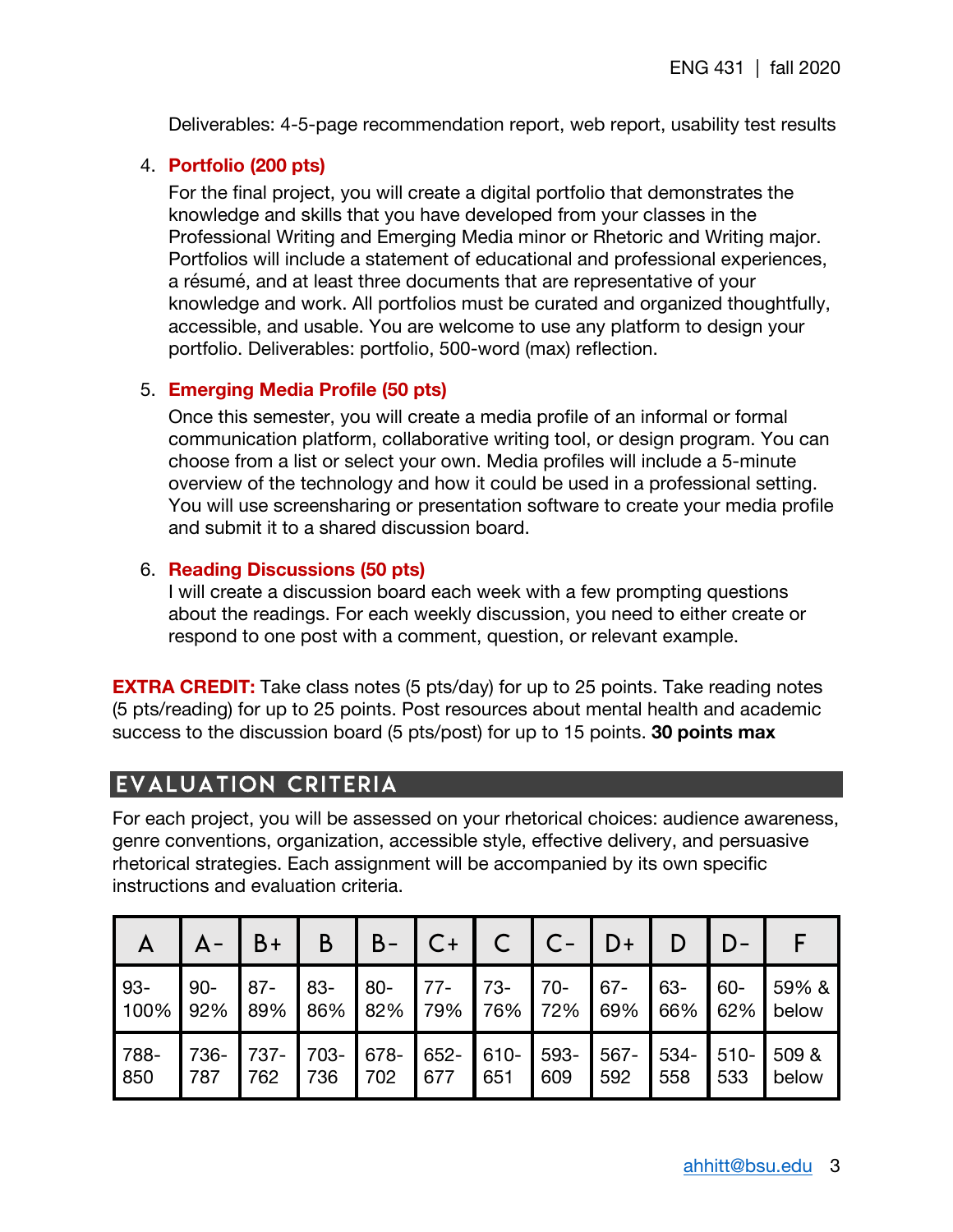

I will provide written feedback on each major assignment that you submit. Please read that feedback carefully prior to emailing me about your grade.

# Course policies

#### **Accessibility**

I am committed to creating a classroom environment that is respectful of and inclusive to different learning and writing processes—whether that is in person or through Canvas. All the multimodal materials I share will be made accessible: videos will be captioned, audio will have transcripts, and images will be described. If we can work together to make the class more accessible, let me know.

#### *Canvas Accessibility*

Canvas provides a user experience that is easy, simple, and intuitive. Special attention has been paid to making Canvas screen-readable. The Rich Content Editor encourages users to create accessible content pages, e.g., text formatting is accomplished using styles. Canvas is designed to allow limited customization of colors and schemes to be accessible for all users. Find more information by visiting the Canvas Voluntary Product Accessibility Template (VPAT): https://www.instructure.com/canvas/accessibility

#### *Zoom Accessibility*

Zoom has a number of user-tested accessibility features, such as closed captioning, automatic transcripts, keyboard accessibility, and screen reader support. You can email access@zoom.us for additional support, open a support ticket at support.zoom.us, and read more about Zoom's accessibility features by visiting their accessibility page: https://zoom.us/accessibility/faq

#### **Accommodations**

If you need course adaptations or accommodations because of a disability, please contact me as soon as possible. Ball State's Disability Services office coordinates services for students with disabilities; documentation of a disability needs to be on file in that office before any accommodations can be provided. Disability Services can be contacted at 765-285-5293 or dsd@bsu.edu.

#### **Attendance**

I will take attendance this semester for contact tracing purposes only, i.e., to make sure that we stay adequately safe if someone in class gets sick. Because you will only come to class once a week, I hope you will be able to attend. Now more than ever, use good judgment about coming to class if you are sick. Set boundaries with yourself about your physical and mental health. If you can, let me know about your absence prior to class; otherwise, follow up with me through email.

#### **Basic Needs Security**

Anyone who lacks access to sufficient food to eat or a safe and stable place to live and believes this may affect their performance in the course is urged to contact the Dean of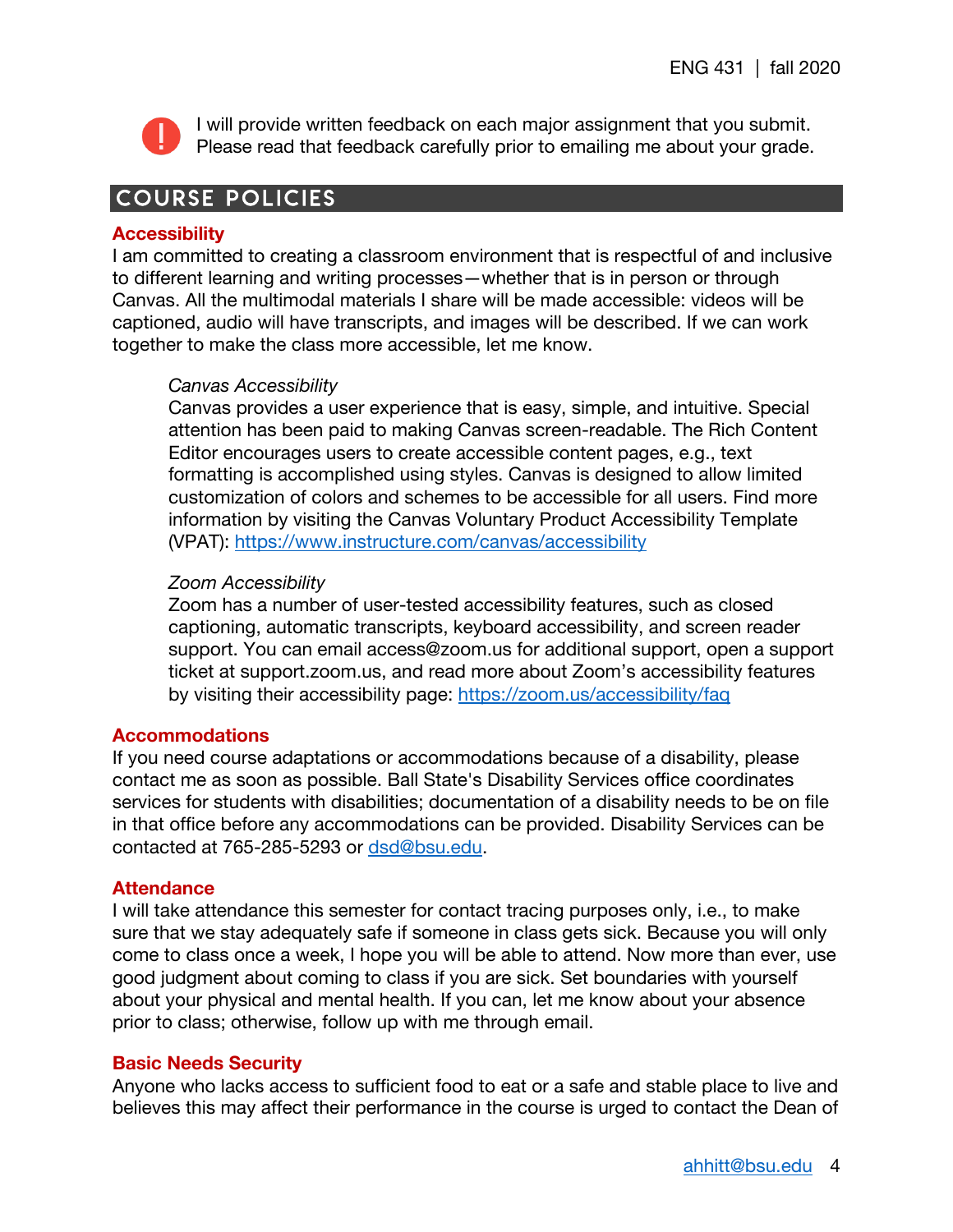Students for support: http://www.bsu.edu/about/ administrativeoffices/dean-ofstudents. If you are comfortable in doing so, let me know and I will direct you to appropriate resources. For example, Cardinal Kitchen is the campus food pantry, which is available for use to all undergraduate and graduate students.

#### **COVID-19 Safety**

Everyone on campus is required to wear a face mask while inside campus buildings. If you forget to bring a mask, you can grab one from the Cardinal Copy mask stand (RB 160). If you choose not to wear a mask during class (or refuse to wear a mask in a way that complies with CDC guidance), you will be asked to leave. We will also practice social distancing in the classroom, and there will *not* be a point this semester where we are all in the classroom at the same time (details about what day of class you will attend are available on Canvas). These safety guidelines are nonnegotiable: I care about my students' health, my health, and my family's health.

#### **Diversity & Inclusion**

Ball State University aspires to be a university that attracts and retains a diverse faculty, staff, and student body. We are committed to ensuring that all members of the community are welcome, through valuing the various experiences and worldviews represented at Ball State and among those we serve. We promote a culture of respect and civil discourse as expressed in our Beneficence Pledge and through university resources that you can access through The Multicultural Center's website: https://www.bsu.edu/campuslife/multicultural-center/resources

#### **Late Work**

Assignments are due by the time specified on Canvas. However, we are in the middle of a *pandemic*, and there's a good chance that at some point (or at many points) throughout the semester, you will need some extra help. You can request a one-week extension for any assignment (excluding the final project) by emailing me: ahhitt@bsu.edu. If you get sick this semester, we will work together to come up with a catch-up plan.

#### **Respect**

With COVID, social unrest, and a volatile political climate, we are all on edge right now. It's difficult not to bring those feelings into the classroom, but I ask you to be respectful and remain open to ideas and perspectives that challenge your own. I expect you to be respectful when participating in class discussions, interacting with me in class and through email, and working with your peers. *You do not have to agree with someone to treat them, their ideas, and their work respectfully.*

#### **Technology**

Technology is integral to the writing process, and we will be using different technologies this semester to complete work and communicate.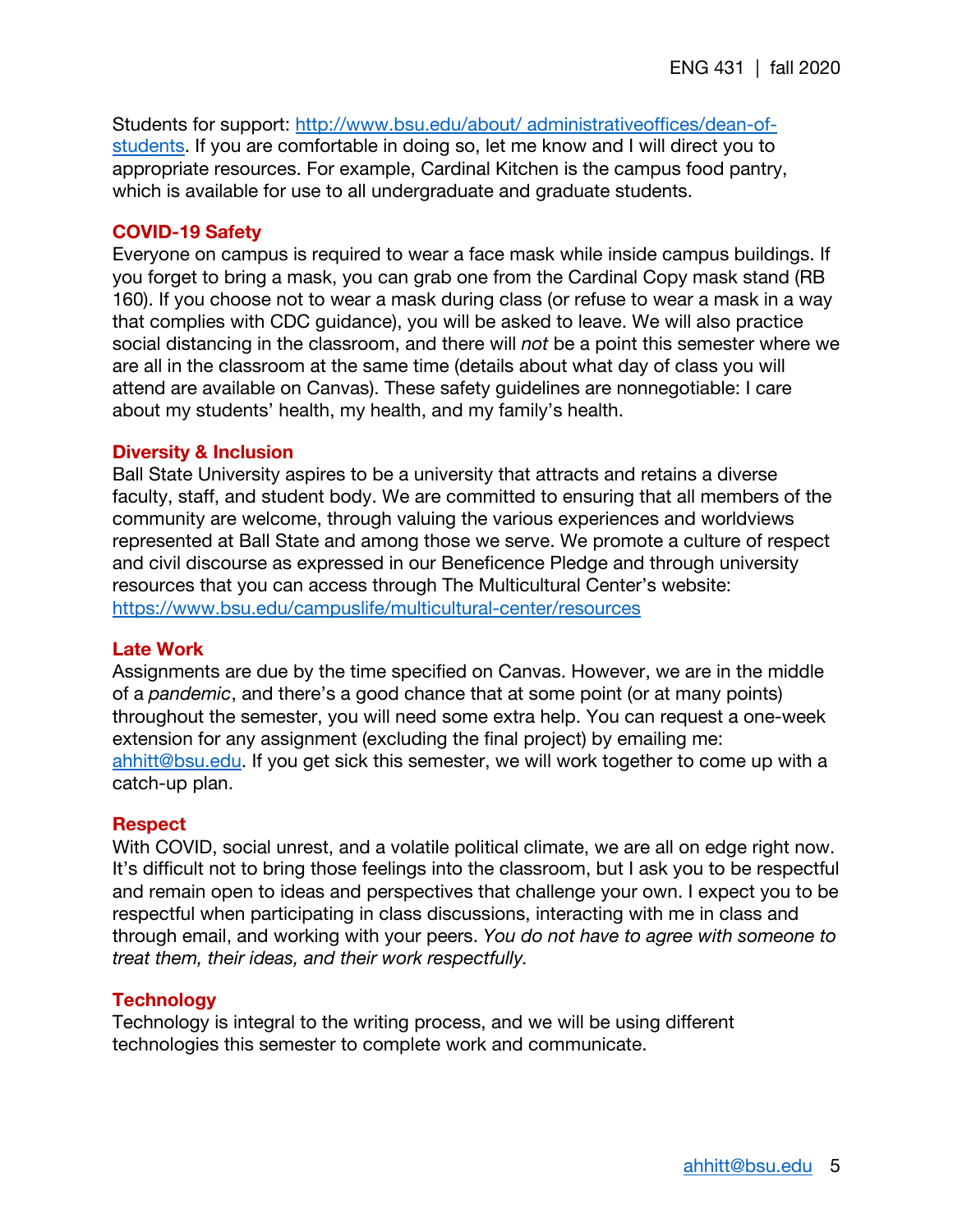#### *In-Class Technology Usage*

On the days we meet on campus, you are welcome to bring a laptop, tablet, or smartphone to class for taking notes and completing in-class writing exercises if you prefer. I expect you to be responsible with your technology use. You are welcome to wear headphones during individual work but not during lectures or group work. If you need to take a phone call, please step outside to take the call. If I ask you repeatedly to stop doing something on your phone or your technology use becomes distracting to others, you will be asked to put it away.

#### *Canvas and Online Communications*

You will use Canvas to submit work, access calendars and each week's module, download assignment prompts and readings, and contribute to the class notes. I expect you to check your BSU email daily and to respond within 24 hours during the work week, just as you will expect me to do. All email messages to me regarding this class should include the course number in the subject line and should be respectful and professional. If your message is *urgent*, please note that in the subject line.

#### **Title IX**

Consistent with the University's Notice of Nondiscrimination and in accordance with the U.S. Department of Education's implementing regulations for Title IX of the Education Amendments of 1972 ("Title IX"), Ball State University prohibits sexual harassment that occurs within its education programs and activities. This prohibition extends to all applicants for admission or employment and to *all students (any status) and all employees (any status)*. An individual who is found to have committed sexual harassment in violation of this policy is subject to the full range of University discipline, up to and including termination of employment or expulsion. The University will provide persons who have experienced sexual harassment with ongoing remedies as reasonably necessary to restore or preserve access to the University's education program and activities.

Inquiries concerning the specific application of Title IX at Ball State should be directed to Ms. Katie Slabaugh, Associate Dean of Students/Title IX Coordinator in the Frank A. Bracken Administration Building, room 238, 765-285-1545, kslabaugh@bsu.edu. Persons can also contact the U.S. Department of Education Office for Civil Rights, Washington, D.C. 20202-1328, 1-800-421-3481, ocr@ed.gov.

#### **Writing Center**

All writers improve with practice and feedback, so as a student in this course, you are encouraged to use the Writing Center at Ball State (Robert Bell 295) to get additional feedback on your writing. To schedule a free appointment to discuss your writing, go to www.bsu.edu/writingcenter. Appointments are available seven days a week; however, plan ahead because appointments book quickly. *For health and safety: all writing center appointments will be online for Fall 2020.*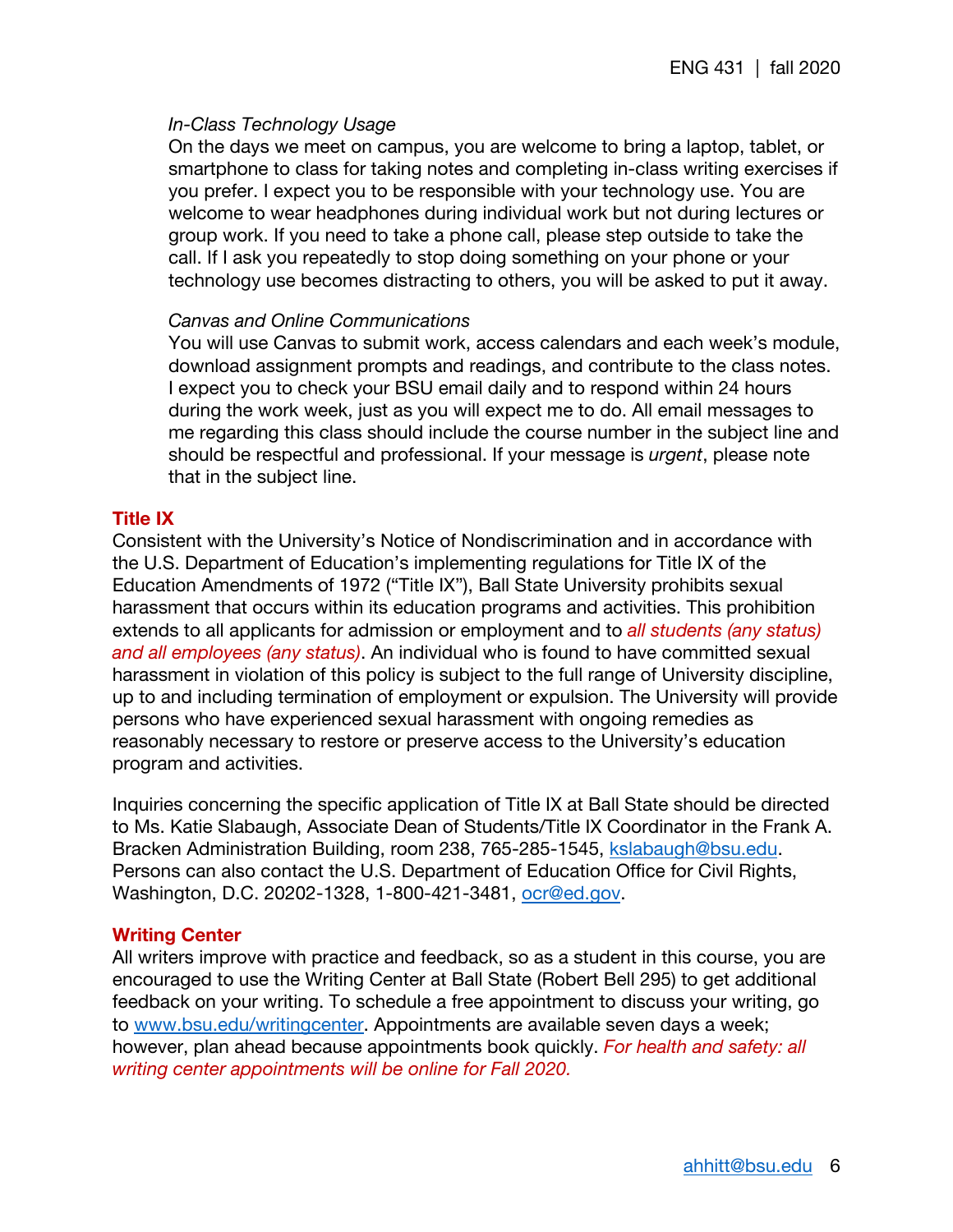# Course calendar

Although you will attend class once a week, most of this class will run asynchronously. It is organized by what you need to complete *each week* rather than what you need to complete for the following class period*.* Every Monday, I will post a module with the work that you need to complete that week (indicated in the left column in the table below), and assignments are due by the end of the day on Sunday (11:59pm EST), unless otherwise specified (indicated in the right column).

With the many unknowns of this semester, it's possible that our schedule will change. You will receive an updated calendar if that's the case.

| <b>WEEK 1 - DIGITAL RHETORIC</b>                                                                                                                       |                                          |  |  |  |  |
|--------------------------------------------------------------------------------------------------------------------------------------------------------|------------------------------------------|--|--|--|--|
| Introduction to course, each other, and<br>digital rhetoric                                                                                            | Due Sunday: discussion board post        |  |  |  |  |
| Read:<br>PDF: "Defining and Locating<br>$\bullet$<br>Digital Rhetoric" (Eyman)                                                                         |                                          |  |  |  |  |
| <b>WEEK 2 - INTERFACES</b>                                                                                                                             |                                          |  |  |  |  |
| Digital interfaces and interfacing with<br>technologies                                                                                                | <b>Due Sunday: discussion board post</b> |  |  |  |  |
| Read:<br>PDF: "Interface" (Brooke)<br>$\bullet$<br>PDF: "Indigenous Interfaces"<br>(Arola)                                                             |                                          |  |  |  |  |
| <b>WEEK 3 - ALGORITHMS</b>                                                                                                                             |                                          |  |  |  |  |
| Writing for/against algorithms                                                                                                                         | Due Sunday: discussion board post        |  |  |  |  |
| Read excerpts from Algorithms of<br>Oppression:<br>PDF: "A Society, Searching"<br>PDF: "Searching for Protections<br>$\bullet$<br>from Search Engines" |                                          |  |  |  |  |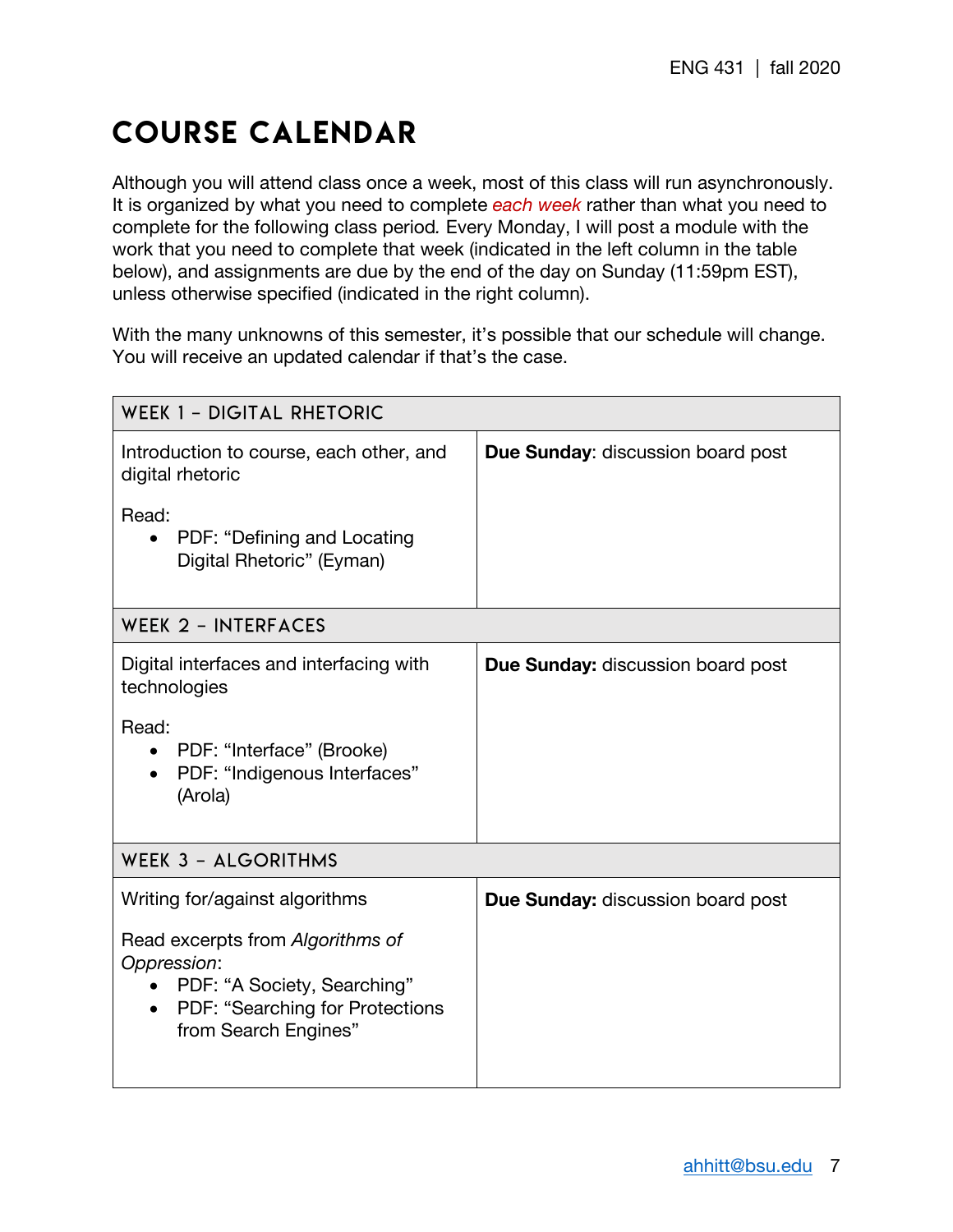| WEEK 4 - DEFINING CONTENT STRATEGY                                                                                                                                                                                                                                                                                                                                             |                                                             |  |  |  |  |
|--------------------------------------------------------------------------------------------------------------------------------------------------------------------------------------------------------------------------------------------------------------------------------------------------------------------------------------------------------------------------------|-------------------------------------------------------------|--|--|--|--|
| Introduction to Project 1<br>Read The Elements of Content Strategy:<br>"Basic Principles"<br>http://elements-of-content-<br>strategy.abookapart.com/03-chapter-1/<br>"The Craft of Content Strategy"<br>http://elements-of-content-<br>strategy.abookapart.com/04-chapter-2/<br>"Tools and Techniques"<br>http://elements-of-content-<br>strategy.abookapart.com/05-chapter-3/ | <b>Due Sunday: discussion board post</b>                    |  |  |  |  |
| WEEK 5 - ANALYZING CONTENT STRATEGY                                                                                                                                                                                                                                                                                                                                            |                                                             |  |  |  |  |
| Analyzing social media content<br>Read:<br>PDF: "Content Strategy: More<br>$\bullet$<br>Than Words" (Unger & Chandler)<br>PDF: "Delighted to Death"<br>(Wachter-Boettcher)                                                                                                                                                                                                     | <b>Due Sunday: Project 1 (Content Strategy</b><br>Analysis) |  |  |  |  |
| WEEK 6 - INTRODUCTION TO ACCESSIBILITY                                                                                                                                                                                                                                                                                                                                         |                                                             |  |  |  |  |
| Introduction to Project 2 and web<br>accessibility<br>Read:<br>Chapter 1 "A Web for Everyone"<br>Chapter 2 "People First"<br>Chapter 3 "Clear Purpose: Well-<br>Defined Goals"<br>Chapter 4 "Solid Structure: Built to<br>Standards"                                                                                                                                           | <b>Due Sunday: discussion board post</b>                    |  |  |  |  |
| WEEK 7 - ACCESSIBLE USER EXPERIENCES                                                                                                                                                                                                                                                                                                                                           |                                                             |  |  |  |  |
| Accessible writing, design, and media                                                                                                                                                                                                                                                                                                                                          | Due by noon Friday: discussion board<br>post                |  |  |  |  |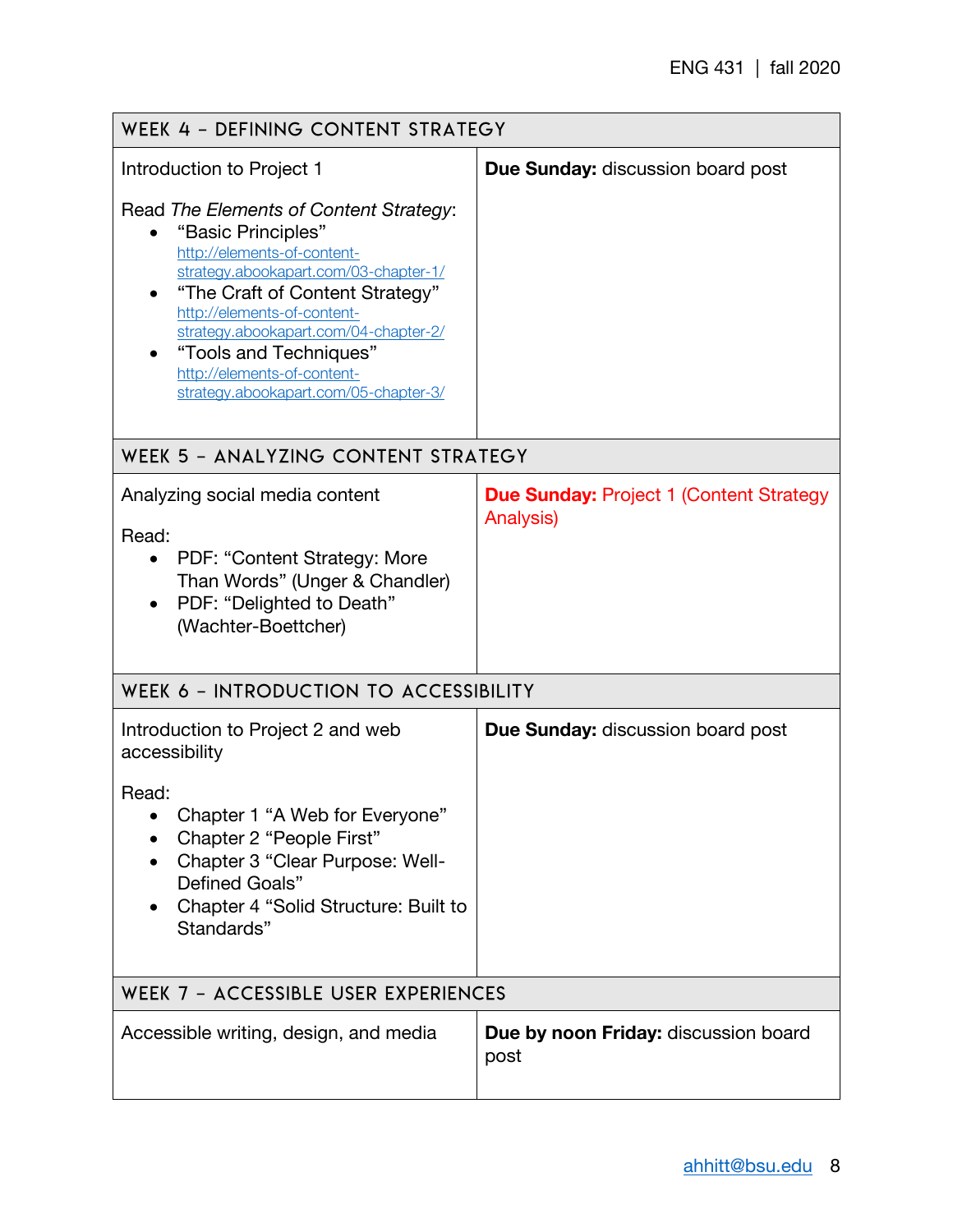| Read:<br>Chapter 7 "Clean Presentation:<br>$\bullet$<br><b>Supports Meaning"</b><br>Chapter 8 "Plain Language"<br>$\bullet$<br>PDF: "Inclusivity and Accessibility:<br>Writing That Works for Everyone"<br>(Metts & Welfle)                                                | Due Sunday: accessibility checklist                                        |  |  |  |
|----------------------------------------------------------------------------------------------------------------------------------------------------------------------------------------------------------------------------------------------------------------------------|----------------------------------------------------------------------------|--|--|--|
| WEEK 8 - ACCESSIBILITY AUDIT                                                                                                                                                                                                                                               |                                                                            |  |  |  |
| Conducting and reporting on<br>accessibility audits                                                                                                                                                                                                                        | <b>Due Sunday: Project 2 (Accessible User</b><br>Experiences)              |  |  |  |
| WEEK 9 - INTRODUCTION TO USABILITY                                                                                                                                                                                                                                         |                                                                            |  |  |  |
| Introduction to Project 3, usability, and<br>working collaboratively<br>Read:<br>Chapter 5 "Easy Interaction:<br>$\bullet$<br><b>Everything Works"</b><br>Chapter 6 "Helpful Wayfinding:<br>Guides Users"<br>PDF: "Don't Make Me Think!:<br>Krug's First Law of Usability" | Due Sunday: discussion board post,<br>team norms emailed to ahhitt@bsu.edu |  |  |  |
| <b>WEEK 10 - WEBSITE INSPECTION</b>                                                                                                                                                                                                                                        |                                                                            |  |  |  |
| Creating website inspection checklists,<br>conducting web inspection, and<br>synthesizing results                                                                                                                                                                          | <b>Due Sunday: website inspection report</b>                               |  |  |  |
| WEEK 11 - USABILITY TESTING                                                                                                                                                                                                                                                |                                                                            |  |  |  |
| Creating guidelines; begin conducting<br>team usability testing<br>Read:<br>PDF: "Usability Testing on 10<br>Cents a Day"                                                                                                                                                  | Due Sunday: usability testing guidelines                                   |  |  |  |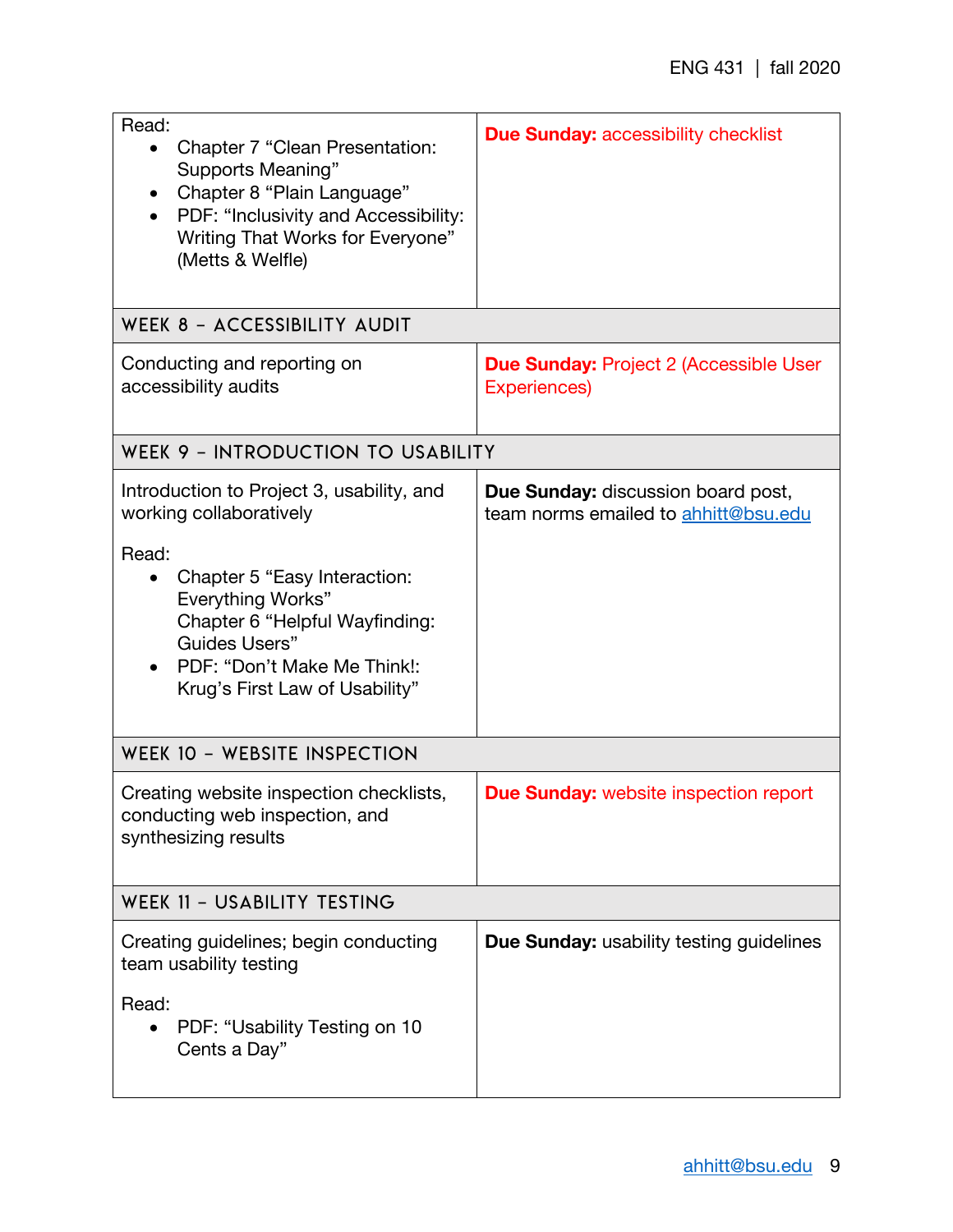| WEEK 12 - WIREFRAMES & PROTOTYPING                                                                                                                                                                |                                                                          |  |  |  |  |
|---------------------------------------------------------------------------------------------------------------------------------------------------------------------------------------------------|--------------------------------------------------------------------------|--|--|--|--|
| Finish conducting team usability testing                                                                                                                                                          | <b>Due Sunday: usability testing results</b>                             |  |  |  |  |
| Introduction to wireframes, annotations,<br>and prototypes                                                                                                                                        |                                                                          |  |  |  |  |
| Read:<br>PDF: "Wireframe and Annotations"<br>$\bullet$<br>(Unger & Chandler)                                                                                                                      |                                                                          |  |  |  |  |
| <b>WEEK 13 - RECOMMENDATION REPORTS</b>                                                                                                                                                           |                                                                          |  |  |  |  |
| Team conferences                                                                                                                                                                                  | Due by noon Wednesday: draft                                             |  |  |  |  |
| Drafting the recommendation report:<br>purpose, methods, recommendations,<br>wireframes                                                                                                           | <b>Due Sunday: Project 3 (Collaborative</b><br><b>Usability Testing)</b> |  |  |  |  |
| <b>WEEK 14 - THANKSGIVING</b>                                                                                                                                                                     |                                                                          |  |  |  |  |
| No Classes - Eat. Sleep. Rest.                                                                                                                                                                    |                                                                          |  |  |  |  |
| <b>WEEK 15 - PORTFOLIO CONTENT</b>                                                                                                                                                                |                                                                          |  |  |  |  |
| Reflecting on the PW minor<br>Showcasing rhetorical knowledge and<br>digital ability: Adobe Spark, Wix,<br>WordPress, Squarespace, InDesign<br>Read:<br>Chapter 9 "Accessible Media:<br>$\bullet$ | Due Sunday: résumé, discussion board<br>post                             |  |  |  |  |
| <b>Supports All Senses"</b>                                                                                                                                                                       |                                                                          |  |  |  |  |
| WEEK 16 - PORTFOLIO DESIGN                                                                                                                                                                        |                                                                          |  |  |  |  |
| Portfolio design feedback and revisions                                                                                                                                                           |                                                                          |  |  |  |  |
| Course evaluations                                                                                                                                                                                |                                                                          |  |  |  |  |